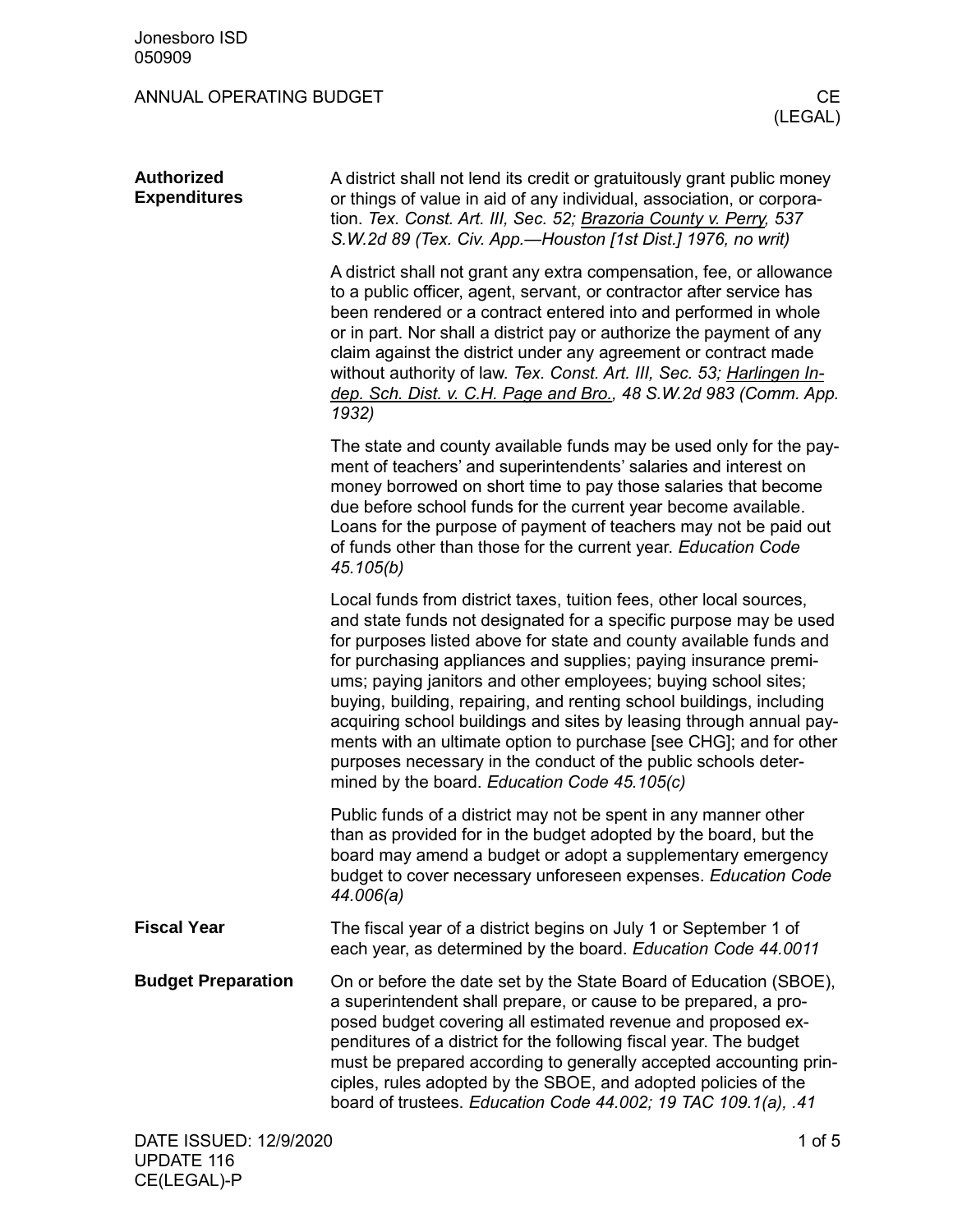| Funds for<br>Accelerated<br>Instruction                                   |    | A district that is required to provide accelerated instruction under<br>Education Code 29.081(b-1) [see EHBC] shall separately budget<br>sufficient funds, including funds under Education Code 48.104, for<br>that purpose. Education Code 29.081(b-2)                                                                            |  |  |  |  |
|---------------------------------------------------------------------------|----|------------------------------------------------------------------------------------------------------------------------------------------------------------------------------------------------------------------------------------------------------------------------------------------------------------------------------------|--|--|--|--|
| Itemization of<br>Certain<br>Expenditures                                 |    | The proposed budget of a district must include, in a manner allow-<br>ing for as clear a comparison as practicable between those ex-<br>penditures in the proposed budget and actual expenditures for the<br>same purpose in the preceding year, a line item indicating expendi-<br>tures for:                                     |  |  |  |  |
|                                                                           | 1. | Notices required by law to be published in a newspaper by<br>the district or a representative of the district; and                                                                                                                                                                                                                 |  |  |  |  |
|                                                                           | 2. | Directly or indirectly influencing or attempting to influence the<br>outcome of legislation or administrative action, as those terms<br>are defined in Government Code 305,002.                                                                                                                                                    |  |  |  |  |
|                                                                           |    | Local Gov't Code 140.0045                                                                                                                                                                                                                                                                                                          |  |  |  |  |
| <b>Public Meeting on</b><br><b>Budget and</b><br><b>Proposed Tax Rate</b> |    | When the budget has been prepared, the board president shall call<br>a board meeting for the purpose of adopting a budget for the suc-<br>ceeding fiscal year. Any taxpayer of a district may be present and<br>participate in the meeting. Education Code 44.004(a), (f) [See CCG<br>for provisions governing tax rate adoption.] |  |  |  |  |
|                                                                           |    | The meeting must comply with the notice requirements of the Open<br>Meetings Act. Gov't Code 551.041, .043 [See BE]                                                                                                                                                                                                                |  |  |  |  |
| <b>Published Notice</b>                                                   |    | The board president shall provide for publication of notice of the<br>budget and proposed tax rate meeting in accordance with Educa-<br>tion Code 44.004. [For specific requirements regarding the form,<br>contents, and publication of the notice, see CCG(LEGAL).]                                                              |  |  |  |  |
| Publication of<br><b>Proposed Budget</b><br>Summary                       |    | Concurrently with the publication of notice of the budget under Ed-<br>ucation Code 44.004, a district shall post a summary of the pro-<br>posed budget on the school district's internet website or, if the dis-<br>trict has no internet website, in the district's central administrative<br>office.                            |  |  |  |  |
|                                                                           |    | The budget summary must include a comparison to the previous<br>year's actual spending and information relating to per student and<br>aggregate spending on:                                                                                                                                                                       |  |  |  |  |
|                                                                           | 1. | Instruction;                                                                                                                                                                                                                                                                                                                       |  |  |  |  |
|                                                                           | 2. | Instructional support;                                                                                                                                                                                                                                                                                                             |  |  |  |  |
|                                                                           | 3. | Central administration;                                                                                                                                                                                                                                                                                                            |  |  |  |  |
|                                                                           | 4. | District operations;                                                                                                                                                                                                                                                                                                               |  |  |  |  |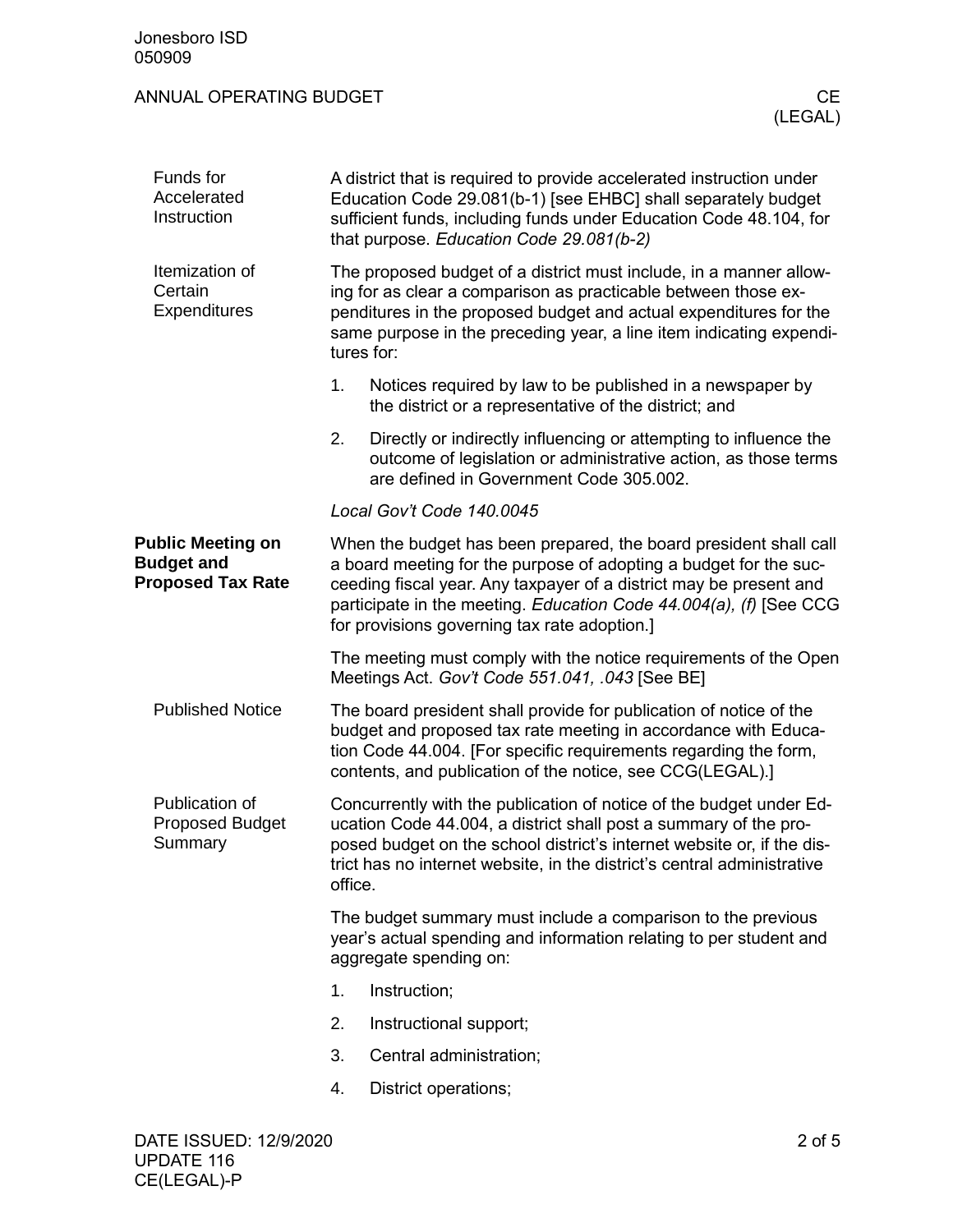CE(LEGAL)-P

|                                                                    | 5. | Debt service; and                                                                                                                                                                                                                                                                                                                                                                                                                                                                                                                                                                                                                                                                                                                                                                                                                                                                                                 |        |
|--------------------------------------------------------------------|----|-------------------------------------------------------------------------------------------------------------------------------------------------------------------------------------------------------------------------------------------------------------------------------------------------------------------------------------------------------------------------------------------------------------------------------------------------------------------------------------------------------------------------------------------------------------------------------------------------------------------------------------------------------------------------------------------------------------------------------------------------------------------------------------------------------------------------------------------------------------------------------------------------------------------|--------|
|                                                                    | 6. | Any other category designated by the commissioner.                                                                                                                                                                                                                                                                                                                                                                                                                                                                                                                                                                                                                                                                                                                                                                                                                                                                |        |
|                                                                    |    | Education Code 44.0041                                                                                                                                                                                                                                                                                                                                                                                                                                                                                                                                                                                                                                                                                                                                                                                                                                                                                            |        |
| <b>Budget Adoption</b>                                             |    | The board, at the meeting called for that purpose, shall adopt a<br>budget to cover all expenditures for the succeeding fiscal year. The<br>budget must be adopted before the adoption of the tax rate for the<br>tax year in which the fiscal year covered by the budget begins. Ed-<br>ucation Code $44.004(f)$ -(g)                                                                                                                                                                                                                                                                                                                                                                                                                                                                                                                                                                                            |        |
| Appendix for Tax<br><b>Rate Calculation</b><br>Forms               |    | The board shall include as an appendix to the district's budget for a<br>fiscal year the tax rate calculation forms used by the designated of-<br>ficer or employee of the district to calculate the no-new-revenue tax<br>rate and the voter-approval tax rate of the district for the tax year in<br>which the fiscal year begins. Tax Code 26.04(e-5) [See CCG]                                                                                                                                                                                                                                                                                                                                                                                                                                                                                                                                                |        |
| <b>Districts with July 1</b><br><b>Fiscal Year</b>                 |    | A district with a fiscal year beginning July 1 may use the certified<br>estimate of the taxable value of district property [see CCG] in pre-<br>paring the required notice if the district does not receive the certi-<br>fied appraisal roll on or before June 7. A district that uses a certified<br>estimate may adopt a budget at the public meeting designated in<br>the published notice prepared using the estimate, but the district<br>may not adopt a tax rate before the district receives the certified<br>appraisal roll for the district. Education Code 44.004(h)-(i)                                                                                                                                                                                                                                                                                                                              |        |
| <b>Budget Adoption</b><br><b>After Tax Rate</b><br><b>Adoption</b> |    | Notwithstanding Education Code 44.004(g), (h), and (i), above, a<br>district may adopt a budget after the district adopts a tax rate for<br>the tax year in which the fiscal year covered by the budget begins if<br>the district elects to adopt a tax rate before receiving the certified<br>appraisal roll for the district. If a district elects to adopt a tax rate<br>before adopting a budget, the district must publish notice and hold<br>a meeting for the purpose of discussing the proposed tax rate. Fol-<br>lowing adoption of the tax rate [see CCG], the district must publish<br>notice and hold another public meeting before the district may<br>adopt a budget. The comptroller shall prescribe the language and<br>format to be used in the notices. The district may use the certified<br>estimate of taxable value in preparing a notice under this provision.<br>Education Code 44.004(j) |        |
| <b>Publication of</b><br><b>Adopted Budget</b>                     |    | On final approval of the budget by the board, the district shall post<br>on the district's internet website a copy of the budget adopted by<br>the board. The district's website must prominently display the elec-<br>tronic link to the adopted budget. A district shall maintain the<br>adopted budget on the district's website until the third anniversary<br>of the date the budget was adopted. Education Code 44.0051                                                                                                                                                                                                                                                                                                                                                                                                                                                                                     |        |
|                                                                    |    | On or before a date set by the SBOE, the budget must be filed with<br>the Texas Education Agency according to rules established by the<br>SBOE. Education Code 44.005                                                                                                                                                                                                                                                                                                                                                                                                                                                                                                                                                                                                                                                                                                                                             |        |
| DATE ISSUED: 12/9/2020<br><b>UPDATE 116</b>                        |    |                                                                                                                                                                                                                                                                                                                                                                                                                                                                                                                                                                                                                                                                                                                                                                                                                                                                                                                   | 3 of 5 |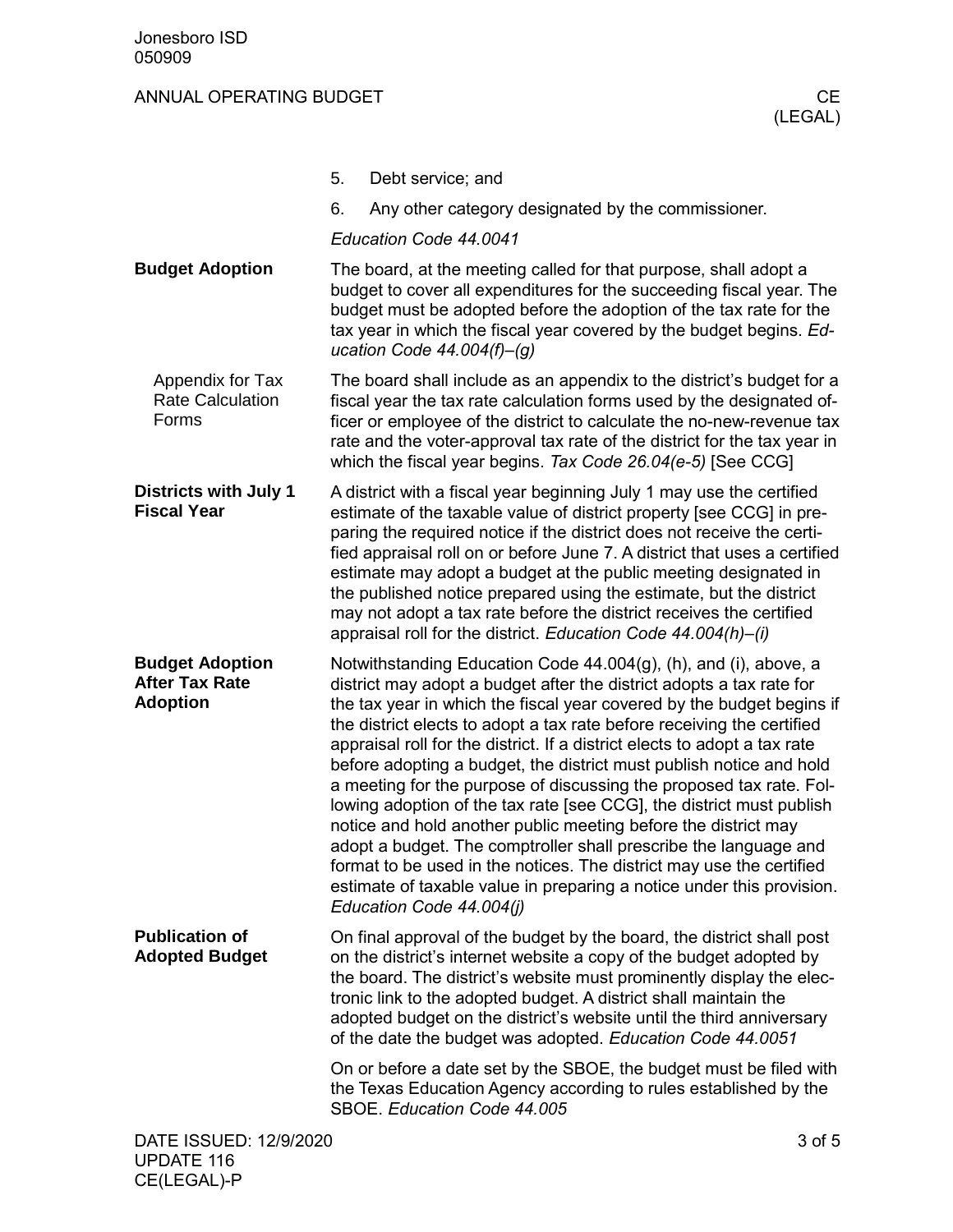| <b>Internet Posting of</b><br><b>Tax Rate and Budget</b><br><b>Information</b> | Each district shall maintain an internet website or have access to a<br>generally accessible internet website that may be used for the pur-<br>poses of these provisions. Each district shall post or cause to be<br>posted on the internet website the following information in a format<br>prescribed by the comptroller: |                                                                                                                                                                                                 |  |  |
|--------------------------------------------------------------------------------|-----------------------------------------------------------------------------------------------------------------------------------------------------------------------------------------------------------------------------------------------------------------------------------------------------------------------------|-------------------------------------------------------------------------------------------------------------------------------------------------------------------------------------------------|--|--|
|                                                                                | 1.                                                                                                                                                                                                                                                                                                                          | The name of each member of the board;                                                                                                                                                           |  |  |
|                                                                                | 2.                                                                                                                                                                                                                                                                                                                          | The mailing address, email address, and telephone number of<br>the district;                                                                                                                    |  |  |
|                                                                                | 3.                                                                                                                                                                                                                                                                                                                          | The official contact information for each member of the board,<br>if that information is different from the information described<br>by item 2;                                                 |  |  |
|                                                                                | 4.                                                                                                                                                                                                                                                                                                                          | The district's budget for the preceding two years;                                                                                                                                              |  |  |
|                                                                                | 5.                                                                                                                                                                                                                                                                                                                          | The district's proposed or adopted budget for the current year;                                                                                                                                 |  |  |
|                                                                                | 6.                                                                                                                                                                                                                                                                                                                          | The change in the amount of the district's budget from the<br>preceding year to the current year, by dollar amount and per-<br>centage;                                                         |  |  |
|                                                                                | 7.                                                                                                                                                                                                                                                                                                                          | The tax rate for maintenance and operations adopted by the<br>district for the preceding two years;                                                                                             |  |  |
|                                                                                | 8.                                                                                                                                                                                                                                                                                                                          | The interest and sinking fund tax rate adopted by the district<br>for the preceding two years;                                                                                                  |  |  |
|                                                                                | 9.                                                                                                                                                                                                                                                                                                                          | The tax rate for maintenance and operations proposed by the<br>district for the current year;                                                                                                   |  |  |
|                                                                                |                                                                                                                                                                                                                                                                                                                             | 10. The interest and sinking fund tax rate proposed by the district<br>for the current year; and                                                                                                |  |  |
|                                                                                | 11.                                                                                                                                                                                                                                                                                                                         | The most recent financial audit of the district.                                                                                                                                                |  |  |
|                                                                                | Tax Code 26.18                                                                                                                                                                                                                                                                                                              |                                                                                                                                                                                                 |  |  |
| <b>Amendment of</b><br><b>Approved Budget</b>                                  | The board may amend a budget or adopt a supplementary emer-<br>gency budget to cover necessary unforeseen expenses. Any<br>amendment or supplementary budget must be prepared and filed<br>in accordance with SBOE rules. Education Code 44.006                                                                             |                                                                                                                                                                                                 |  |  |
| <b>Failure to Comply</b><br>with Budget<br><b>Requirements</b>                 | A board member who votes to approve any expenditure of school<br>funds in excess of the item or items appropriated in the adopted<br>budget or a supplementary or amended budget commits a misde-<br>meanor offense. Education Code 44.052(c)                                                                               |                                                                                                                                                                                                 |  |  |
| <b>Certain Donations</b>                                                       |                                                                                                                                                                                                                                                                                                                             | A district may donate funds or other property or service to the adju-<br>tant general's department, the Texas National Guard, or the Texas<br>State Guard. Gov't Code 437.111(b), .252, .304(a) |  |  |